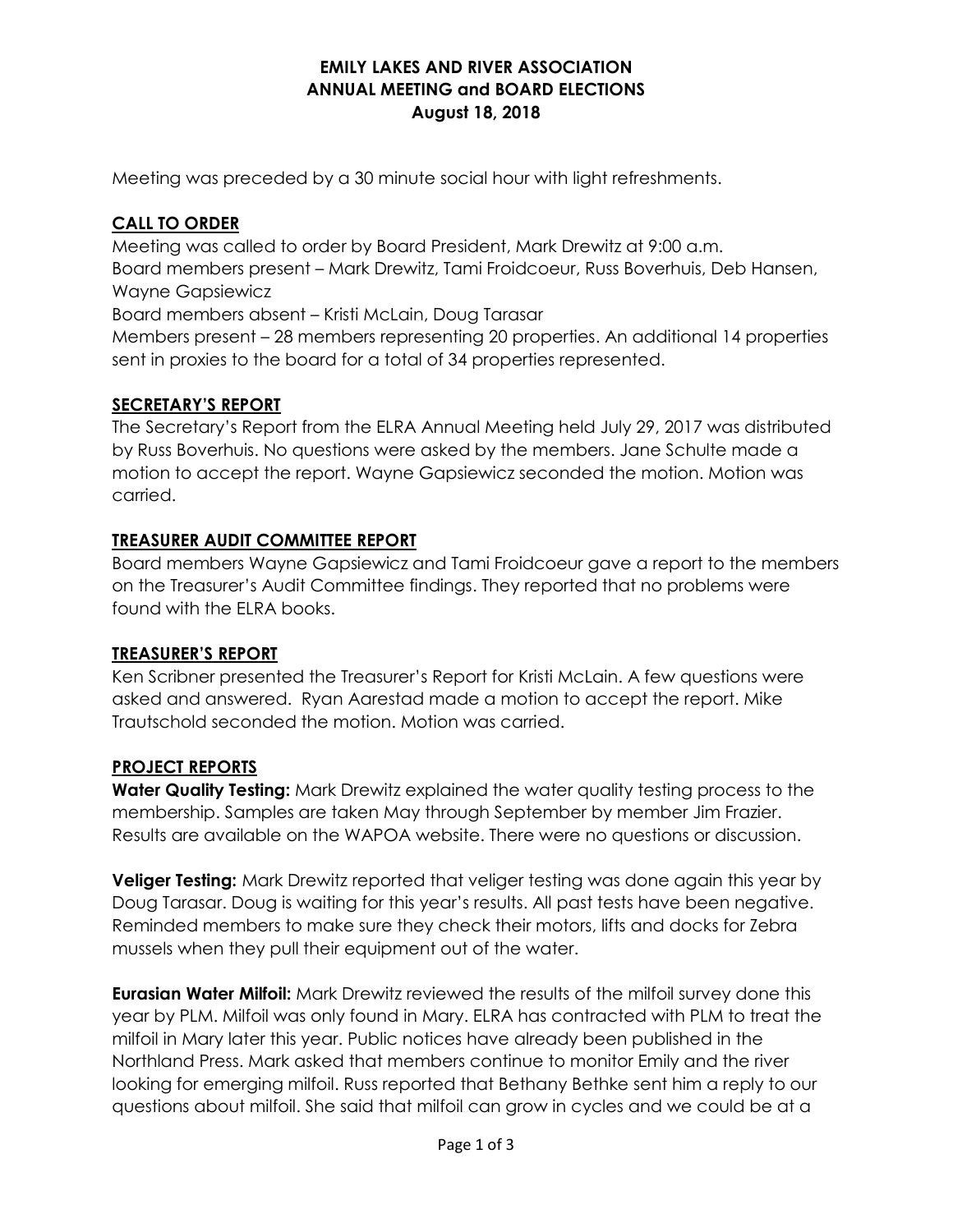### EMILY LAKES AND RIVER ASSOCIATION ANNUAL MEETING and BOARD ELECTIONS August 18, 2018

low point in the cycle or our treatment program is working. No way of knowing why we did not find milfoil in Emily this year.

A question from a member asked about a gelatin type substance he found on or near the water on his property. After some discussion, Wayne thought it was some type of egg nest.

**Fish Stocking:** Walleye fingerlings will again be stocked this fall at a cost of \$1,600 to ELRA. We will not be stocking next year because the DNR is due to do restocking of the lakes.

Russ reported the Bethany Bethke got back to him regarding our question about fish surveys. She reported that Lake Mary is due for a survey in 2022 and Emily in 2023. The Brainerd Area Fisheries Office will be out with their nets next year also. It was suggested by a member that board look into doing our own private survey since it is years before a DNR survey will be done. Bethany's reply said surveys are typically done every 12 years.

### OLD BUSINESS

None

# NEW BUSINESS

**2019 ELRA Budget:** The 2019 budget was distributed and explained by Ken Scribner. After some discussion, a motion was made by Jane Schulte to approve the budget with one change - move the \$110 surplus to postage and mailing and use it for a mailing 30 days before the Annual Meeting with info on the proxy process. Deb Hansen seconded the motion. Motion was carried.

**Other New Business:** Mark Drewitz was recognized for his years of service to ELRA. Thank you Mark.

A question was asked about the possibility of getting docks on Emily so people could access downtown Emily again. People said before they used the Bungalow docks and since the fire there is no access to downtown. It was determined this would be a question best directed to the city, specifically Jan Mosman.

A question about the No Wake zone in the river and how it is enforced was asked. It was reported that this is the responsibility of the Crow Wing County Sherriff's office. Complaints should be directed to them. It was suggested that we put a definition of No Wake in the newsletter and look into additional signs in the river.